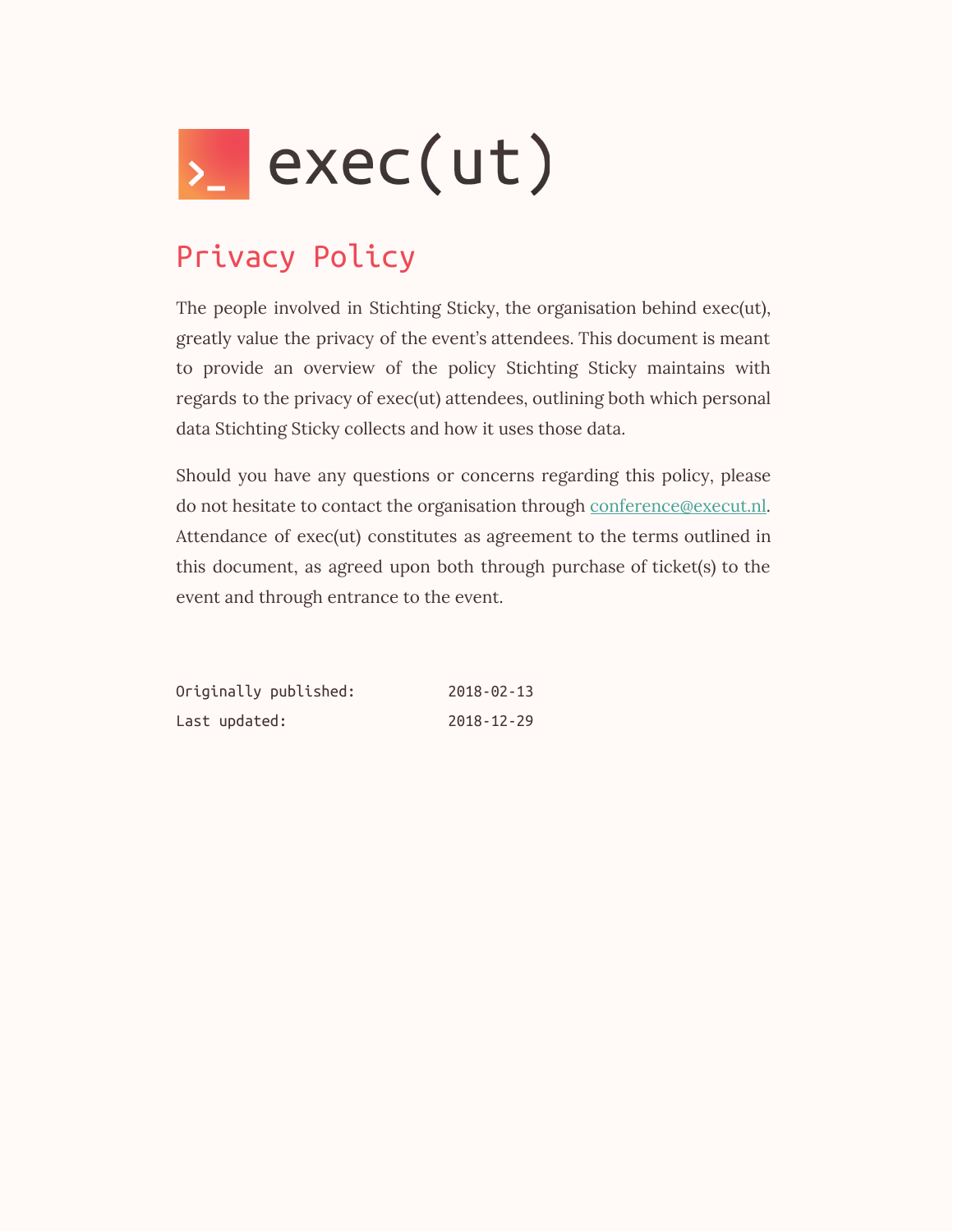## Which data are collected?

Stichting Sticky collects attendees' names and e-mail addresses during the event's ticket check-out process, as well as the payment statuses as provided by its payment processor (Mollie B.V., Amsterdam, NL). Stichting Sticky does not collect any bank or credit card details, nor any other information linked to one's payment.

Should you have any concerns regarding the data you provide during the check-out process, please refer to **Mollie B.V.'s [privacy](https://www.mollie.com/en/privacy) policy**. In case you would prefer to refrain from using Mollie B.V.'s services, please contact us through [conference@execut.nl](mailto:conference@execut.nl) and we will try to accomodate your needs.

In addition to those collected during the check-out process, Stichting Sticky also collects e-mail addresses through a voluntary sign-up form on [www.execut.nl](http://www.execut.nl/).

Attendees in possession of a student ticket may be required to show proof of enrollment from their university or school upon entering the event. This information is neither collected nor stored, and only used to verify your eligibility for admission to the event at a reduced cost.

At the event attendees may be filmed, photographed, and recorded, either in a group or individually, as a participant of exec(ut).

## How are these data used?

Stichting Sticky uses attendees' names, e-mail addresses, and payment statuses in order to send attendees tickets for exec(ut). Attendees are required to present a valid ticket to members of the organisation in order to gain admission to the event. Attendees' names, associated organisations and/or universities will also be printed on personal attendance badges which will be distributed at the event. Wearing these badges during the event is not mandatory, although we do recommend doing so and ask attendees to keep them on their person in order to verify the validity of